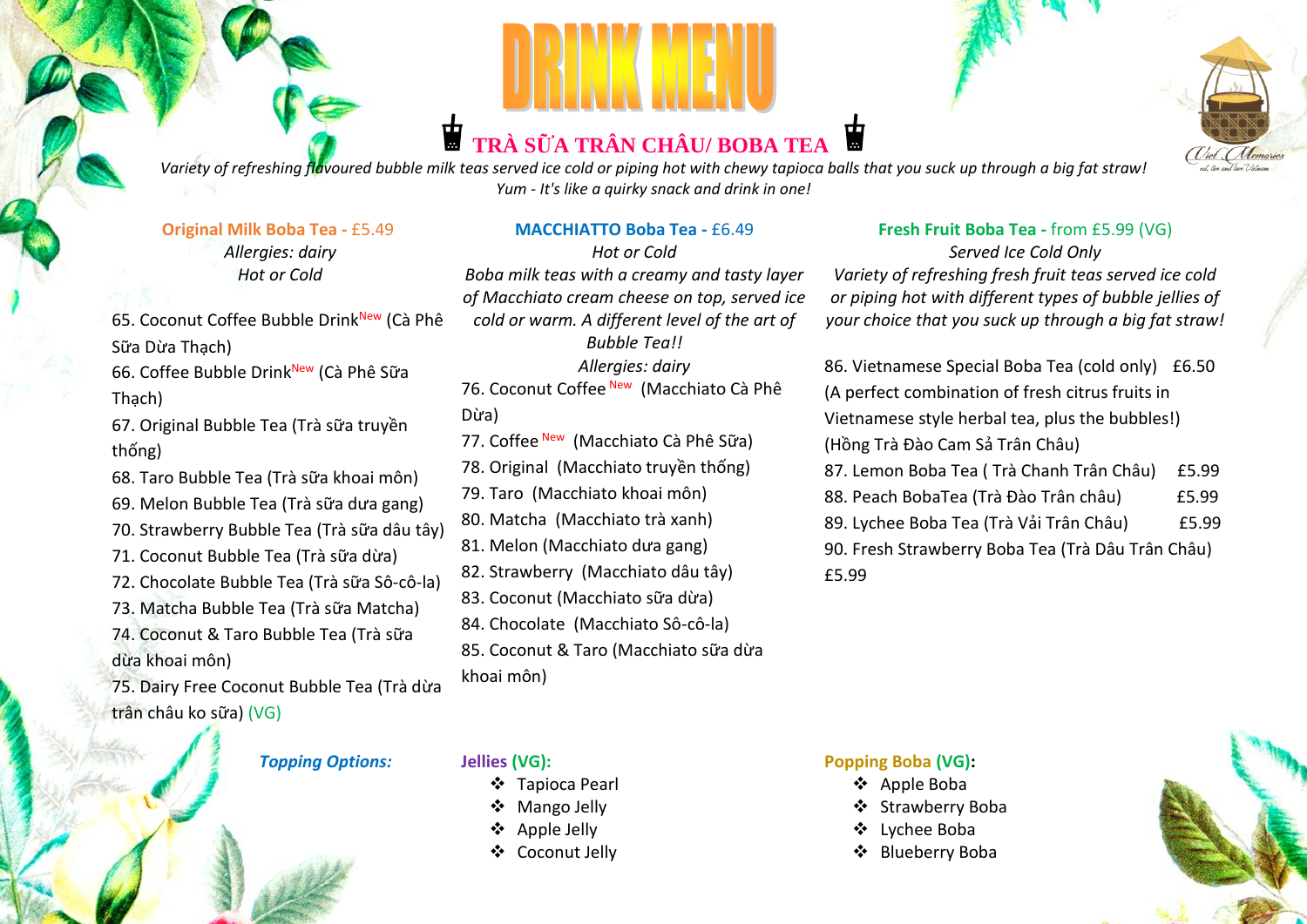#### **IOT TEA & COFFEE**

| £4.75                                          |
|------------------------------------------------|
| £3.00                                          |
| £2.75                                          |
| 119. Vietnamese Black Filter Coffee (VG) £3.50 |
| £4.50                                          |
| £4.75                                          |
| £2.75                                          |
| £3.25                                          |
| *Plant-based alternative available on request  |
|                                                |

#### **PURE FRUIT JUICE** £3.50 (VG)

#### 104. Coconut Drink (Nước dừa tươi)

- 105. Apple Juice (Nước Táo Ép)
- 106. Orange Juice (Nước Cam Ép)
- 107. Orange & Mango (Nước Cam ép Xoài)
- 108. Orange Mango & Passion Fruit (Nước

Cam ép xoài chanh dây)

- 109. Lychee juice (Nước Vải)
- 110. Coconut & Lychee (Nước Dừa Vải)

### **DESSERTS**

*Allergies: All dessert items contain dairy*

111. Matcha Layer Crepe Cake 6.25 (Bánh ngàn lớp Trà Xanh)

- 112. Fresh Mango Layer Crepe Cake (Bánh ngàn lớp xoài tươi) £6.25
- 113. Fresh Durian Pancake (Bánh kem cuộn sầu riêng tươi) £5.25
- 114. Fresh Mango Pancake (Bánh kem cuộn xoài tươi) £5.00
- 115. Oreo Chocolate Layer Cake (Bánh ga-to Oreo) £5.75

**Add on a scoop of Vanilla Ice cream £1.50/scoop**

**Viet Memories** 

#### **ICED TEA & COFFEE**

| 124. Vietnamese Special Iced Tea (VG)         | £5.50 |
|-----------------------------------------------|-------|
| 125. Lemon Iced Tea (VG)                      | £4.99 |
| 126. Peach Iced Tea (VG)                      | £4.99 |
| 127. Lychee Iced Tea (VG)                     | £4.99 |
| 128.Strawberry Iced Tea (VG)                  | £4.99 |
| 129. Vietnamese Black Iced Coffee             | £3.50 |
| 130. Vietnamese Milky Iced Coffee             | £4.50 |
| 131. Coconut Milky Iced Coffee*               | £4.75 |
| *Plant-based alternative available on request |       |
|                                               |       |

#### **SOFT & FIZZY DRINK (VG)**

| 136. Spring water bottle (Nước suối) £2.25 |       |
|--------------------------------------------|-------|
| 137. Sparkling Water bottle                | £2.25 |
| 138. Coke bottle                           | £2.60 |
| 139. Diet Coke bottle                      | £2.50 |
|                                            |       |

#### **HOME-MADE FRESH LEMONADE (VG)**

#### **ALCOHOL DRINK (VG)**

| 140. Saigon Beer 4.9% (Bia Sài gòn) | £4.30  |
|-------------------------------------|--------|
| 141. Budweiser 5%                   | £4.30  |
| 142. Leffe Blond 6.6%               | £4.50  |
| 143. Glass of Red/White/Rose 175ml  | £4.50  |
| 144. Glass of Red/White/Rose 250ml  | £5.50  |
| 145. Bottle of Red/White/Rose'      | £14.50 |
|                                     |        |

#### **COCKTAILS NEW** ಚ ಚ

#### ÷

**Lime/Strawberry/Peach/Lychee Mojito** £8.50 (VG)

÷. **Rain Forest E8.50 (VG)** Pink Gin, Gomme, Lemon, Lime, Grenadine

#### **Viet Espresso Martini E9.5** ÷

Vodka, Coffee Patron XO, kahlua, and Vietnamese coffee.